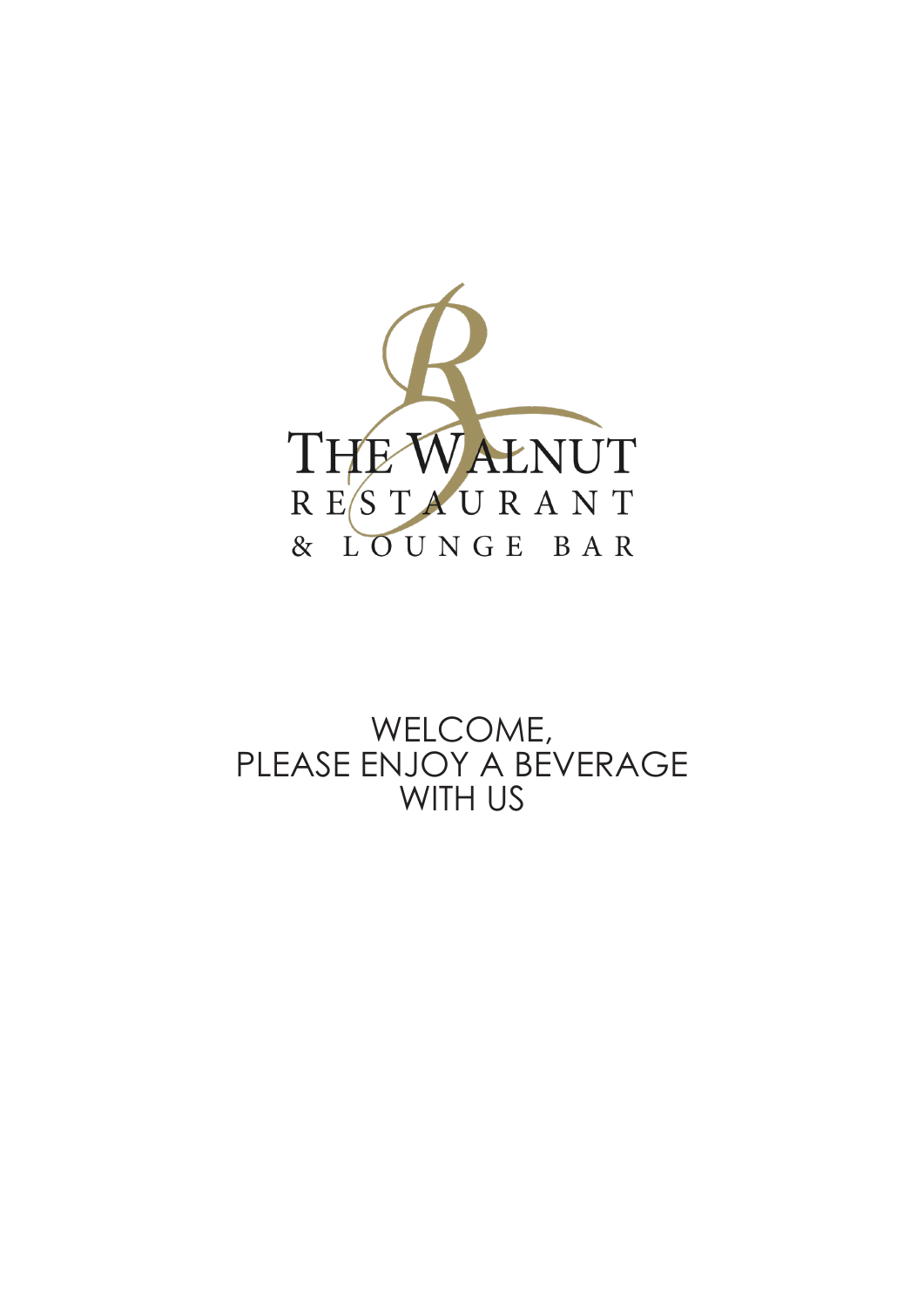# CHAMPAGNE, SPARKLING WINE AND MINERAL WATER

| Champagne                                 |                      | <b>Glass</b> | <b>Bottle</b> |
|-------------------------------------------|----------------------|--------------|---------------|
| G.H Mumm Cordon Rouge Brut NV             | Riems, France        | \$30.00      | \$140.00      |
| Thienot x Penfolds Brut Rose              | Champagne, France    |              | \$160.00      |
| Pol Roger Blanc de Blanc                  | Champagne, France    |              | \$400.00      |
| Sparkling                                 |                      |              |               |
| Redbank Emily Pinot Chardonnay Brut Cuvee | King Valley, VIC     | \$10.00      | \$40.00       |
| La Maschera Prosecco                      | South East Australia | \$12.00      | \$58.00       |
| Jansz Premium Cuvee                       | Piper River, TAS     | \$15.00      | \$73.00       |
| Jansz Premium Rose                        | Piper River, TAS     | \$18.00      | \$84.00       |
| Moscato                                   |                      |              |               |
| Koonara Flowers For Lucy                  | Limestone Coast, SA  | \$12.00      | \$51.00       |
| <b>Dessert Wine</b>                       |                      |              |               |
| Foxey's Hangout Late Harvest Pinot Gris   | Red Hill, VIC        | \$17.00      | \$79.00       |
| De Bortoli Noble One                      | Bilbul, NSW          | \$19.00      | \$84.00       |
| <b>Mineral Water</b>                      |                      |              |               |
| Antipodes Sparkling or Still - 500ml      | New Zealand          |              | \$7.50        |
| Antipodes Sparkling or Still - 1 Litre    | New Zealand          |              | \$11.50       |

v - vegan | s - sustainable viticulture  $^{\ast\ast}$  Please ask the wait staff for the current vintage year for each wine  $^{\ast\ast}$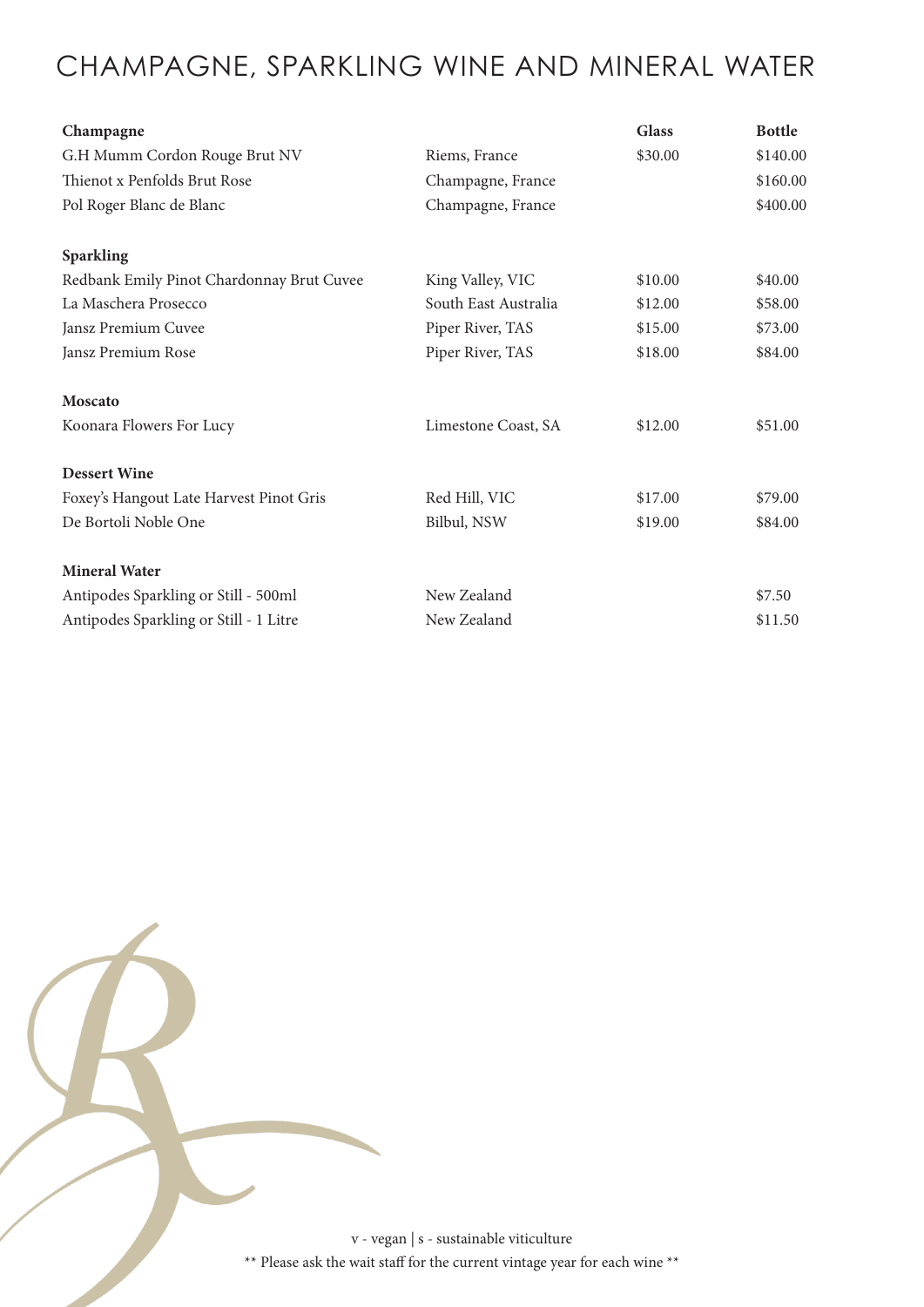## WHITE WINE

| Chardonnay                              |                           | <b>Glass</b> | <b>Bottle</b> |
|-----------------------------------------|---------------------------|--------------|---------------|
| Redbank Victorian                       | King Valley, VIC          | \$10.00      | \$40.00       |
| Penfolds Koonunga Hill                  | Barossa Valley, SA        | \$12.00      | \$55.00       |
| Vasse Felix Filius                      | Margaret River, WA        | \$15.00      | \$66.00       |
| Kooyong Clonale                         | Mornington Peninsula, VIC |              | \$75.00       |
| Barringwood                             | Lower Barrington, TAS     |              | \$85.00       |
| Dalrymple Single Site Estate Cave Block | Piper Brooke, TAS         |              | \$99.00       |
| <b>Pinot Gris &amp; Pinot Grigio</b>    |                           |              |               |
| Redbank Victorian Pinot Grigio          | King Valley, VIC          | \$10.00      | \$40.00       |
| Opawa Pinot Gris                        | Marlborough, NZ           | \$12.00      | \$56.00       |
| La Maschera Pinot Gris                  | Adelaide Hills, SA        |              | \$60.00       |
| <b>Riesling</b>                         |                           |              |               |
| Penfolds Koonunga Hill                  | Eden Valley, SA           | \$13.00      | \$58.00       |
| Jim Barry Watervale                     | Clare Valley, SA          | \$14.00      | \$60.00       |
| Pewsey Vale                             | Eden Valley, SA           |              | \$65.00       |
| Freycinet                               | Bicheno, TAS              |              | \$68.00       |
| Sauvignon Blanc, Semillon & Blends      |                           |              |               |
| Redbank Victorian Sauvignon Blanc       | King Valley, VIC          | \$10.00      | \$40.00       |
| Opawa Sauvignon Blanc                   | Marlborough, NZ           | \$12.00      | \$56.00       |
| Deviation Road Sauvignon Blanc          | Adelaide Hills, SA        | \$13.00      | \$59.00       |
| Brokenwood Cricket Pitch Sauvignon      | Hunter Valley, NSW        |              | \$56.00       |
| <b>Blanc Semillon</b>                   |                           |              |               |
| Yalumba Samuel's Collection Viognier    | Eden Valley, SA           |              | \$63.00       |
| Ballandean Estate Fiano                 | Granite Belt, QLD         |              | \$72.00       |
| <b>International Varietals</b>          |                           |              |               |
| Cantine Pra Soave Classico Otto' DOC    | Veneto, Italy             |              | \$70.00       |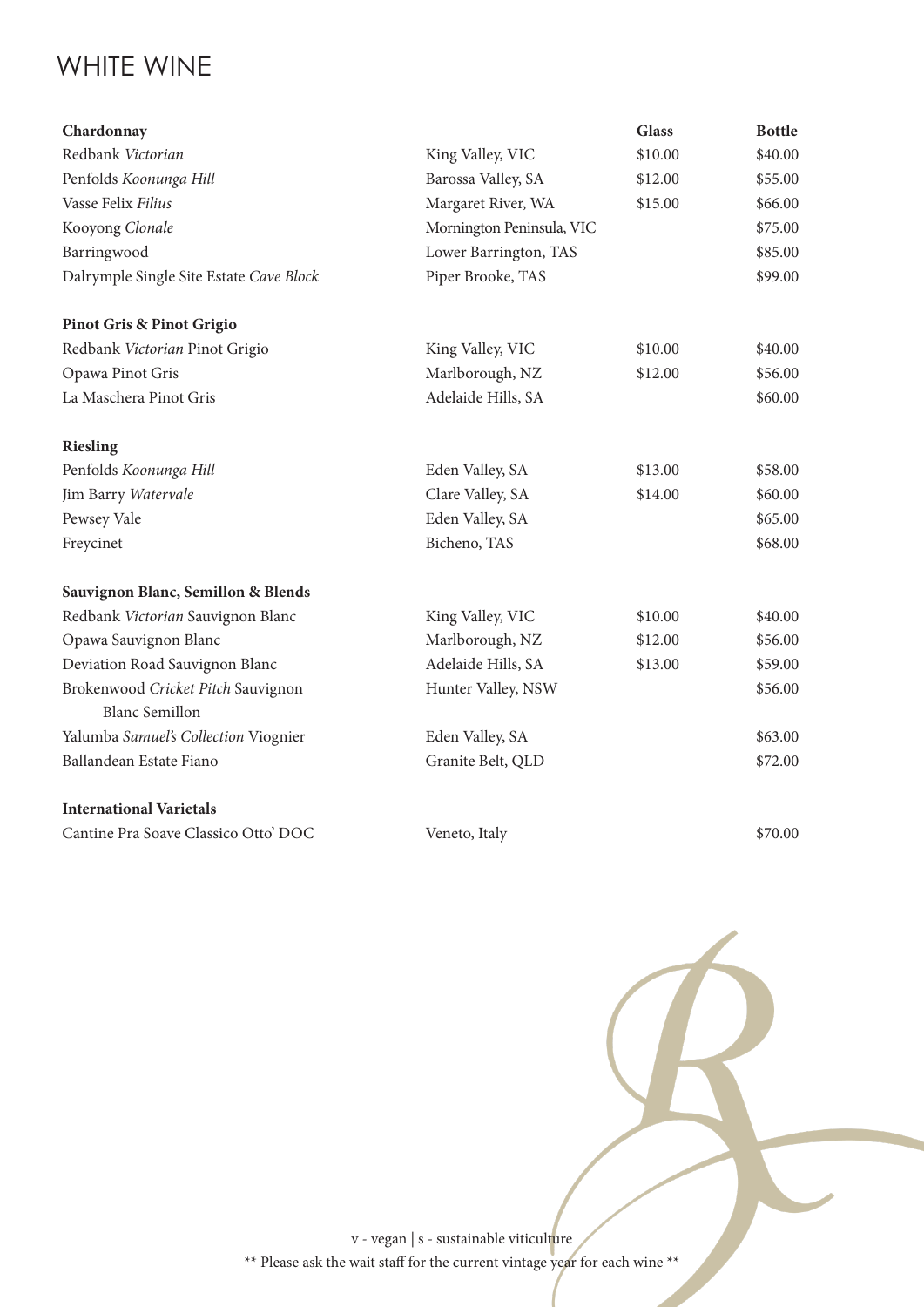## RED WINE

| <b>Cabernet Sauvignon &amp; Blends</b>                |                           | <b>Glass</b> | <b>Bottle</b> |
|-------------------------------------------------------|---------------------------|--------------|---------------|
| Wirra Wirra Church Block                              | McLaren Vale, SA          | \$13.00      | \$60.00       |
| Jim Barry Cover Drive                                 | Clare Valley, SA          | \$14.00      | \$62.00       |
| Vasse Felix Filius                                    | Margaret River, WA        | \$15.00      | \$67.00       |
| Mr Riggs The Outpost                                  | Coonawarra, SA            |              | \$69.00       |
| Brokenwood CSM                                        | Polkibin, NSW             |              | \$80.00       |
| Yalumba The Signature                                 | Barossa Valley, SA        |              | \$145.00      |
| Primo Estate Joseph Moda                              | McLaren Vale, SA          |              | \$165.00      |
| Penfolds Bin 389                                      | South Australia           |              | \$185.00      |
| Grenache & Tempranillo                                |                           |              |               |
| Running with Bulls Tempranillo                        | Barossa Valley, SA        | \$12.00      | \$55.00       |
| Yalumba Samuel's Collection Grenache                  | Barossa Valley, SA        |              | \$58.00       |
| Merlot                                                |                           |              |               |
| Ballandean Merlot                                     | Stanthorpe, QLD           | \$12.00      | \$55.00       |
| <b>Pinot Noir</b>                                     |                           |              |               |
| Opawa                                                 | Marlborough, NZ           | \$13.00      | \$62.00       |
| Tarra Warra Estate                                    | Yarra Valley, VIC         | \$15.00      | \$70.00       |
| Kooyong Massale                                       | Mornington Peninsula, VIC |              | \$83.00       |
| Dalrymple Estate                                      | Pipers Brook, TAS         |              | \$94.00       |
| Deviation Road                                        | Adelaide Hills, SA        |              | \$99.00       |
| Rose                                                  |                           |              |               |
| La Vieille Ferme Recolte                              | Rhone, France             | \$11.00      | \$50.00       |
| Jim Barry Annabelle's                                 | Clare Valley, SA          | \$13.00      | \$60.00       |
| Rogers & Rufus Grenache Rose                          | Barossa Valley, SA        |              | \$69.00       |
| Shiraz & Blends                                       |                           |              |               |
| Redbank Victorian Shiraz                              | King Valley, VIC          | \$10.00      | \$40.00       |
| Wirra Wirra Catapult Shiraz                           | McLaren Vale, SA          | \$13.00      | \$60.00       |
| Barossa Valley Estate GSM                             | Barossa Valley, SA        | \$14.00      | \$65.00       |
| Penfolds Koonunga Hill Seventy-Six<br>Shiraz Cabernet | Barossa Valley, SA        | \$14.00      | \$65.00       |
| Vasse Felix Syrah                                     | Margaret River, WA        |              | \$88.00       |
| Heathcote Mail Coach Shiraz                           | Heathcote, VIC            |              | \$91.00       |
| Jim Barry McRae Wood Shiraz                           | Clare Valley, SA          |              | \$130.00      |
| Wirra Wirra RSW Shiraz                                | McLaren Vale, SA          |              | \$137.00      |
| Primo Estate Joseph Angel Gully Shiraz                | Clarendon, SA             |              | \$150.00      |
|                                                       |                           |              |               |
| <b>International Varietals</b>                        |                           |              |               |
| Torres Rose de Casta                                  | Penedes, Spain            |              | \$56.00       |
| Alamos Malbec                                         | Mandoza, Argentina        |              | \$69.00       |
| Famille Perrin Côtes Du Rhône Réserve                 | Rhône, France             |              | \$69.00       |
| Prunotto Barbera D'Álba DOC                           | Piedmont, Italy           |              | \$73.00       |

v - vegan | s - sustainable viticulture

 $^{\ast\ast}$  Please ask the wait staff for the current vintage year for each wine  $^{\ast\ast}$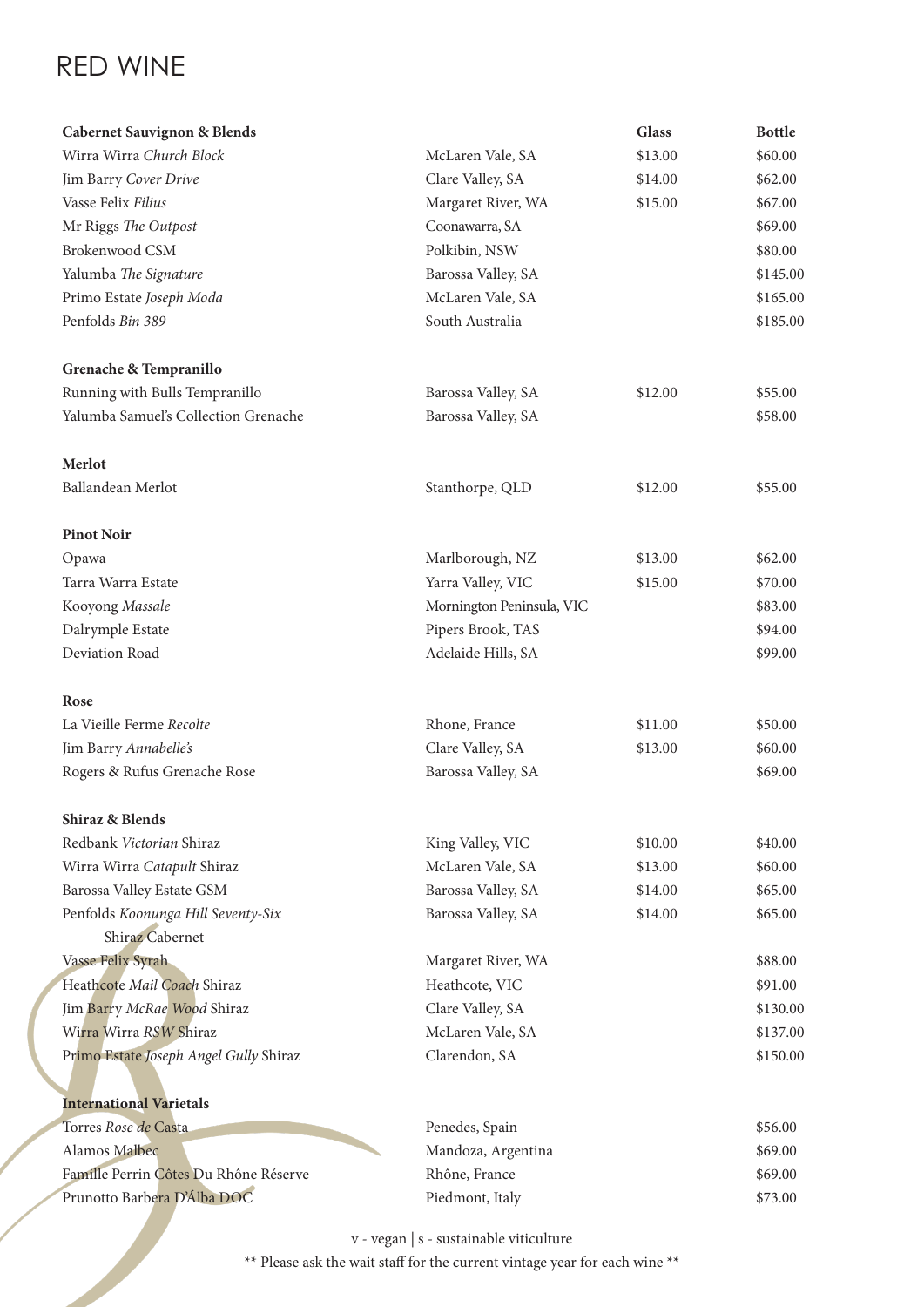# BEER, GINGER BEER & CIDER

| Draft                                          |                 | <b>Glass</b> |
|------------------------------------------------|-----------------|--------------|
| Coopers Mild Ale (3.5%)                        | South Australia | \$9.50       |
| Royal Lager (5.2%)                             | South Australia | \$10.00      |
| Local Guest Tap                                | Queensland      | \$10.00      |
| Sapporo (5.0%)                                 | Japan           | \$11.00      |
| Australian                                     |                 | Bottle/Can   |
| Coopers Light (2.9%)                           | South Australia | \$8.00       |
| XXXX Gold (3.5%)                               | Brisbane, QLD   | \$9.00       |
| Aether El Jefe Mexican Lager (4.2%)            | Brisbane, QLD   | \$10.00      |
| Burleigh Brewing Big Head No Carb Lager (4.2%) | Gold Coast, QLD | \$11.00      |
| Burleigh Brewing Twisted Palm Pale Ale (4.2%)  | Gold Coast, QLD | \$11.00      |
| James Squire 150 Lashes (4.2%)                 | South Australia | \$11.00      |
| Aether Hop, Skip & Jump IPA (6.4%)             | Brisbane, QLD   | \$15.00      |
| Imported                                       |                 |              |
| Peroni Red Lager (4.7%)                        | Italy           | \$9.00       |
| Corona (4.5%)                                  | Mexico          | \$11.00      |
| Yebisu Lager (5.0%)                            | Japan           | \$12.00      |
| Guinness (4.2%)                                | Ireland         | \$13.00      |
| Koblenzer Brau Lager 500ml (4.8%)              | Germany         | \$14.00      |
| <b>Cider &amp; Ginger Beer</b>                 |                 |              |
| Thatchers (4.8%)                               | England         | \$11.00      |
| Aether Ginger Beer (4.3%)                      | Brisbane, QLD   | \$14.00      |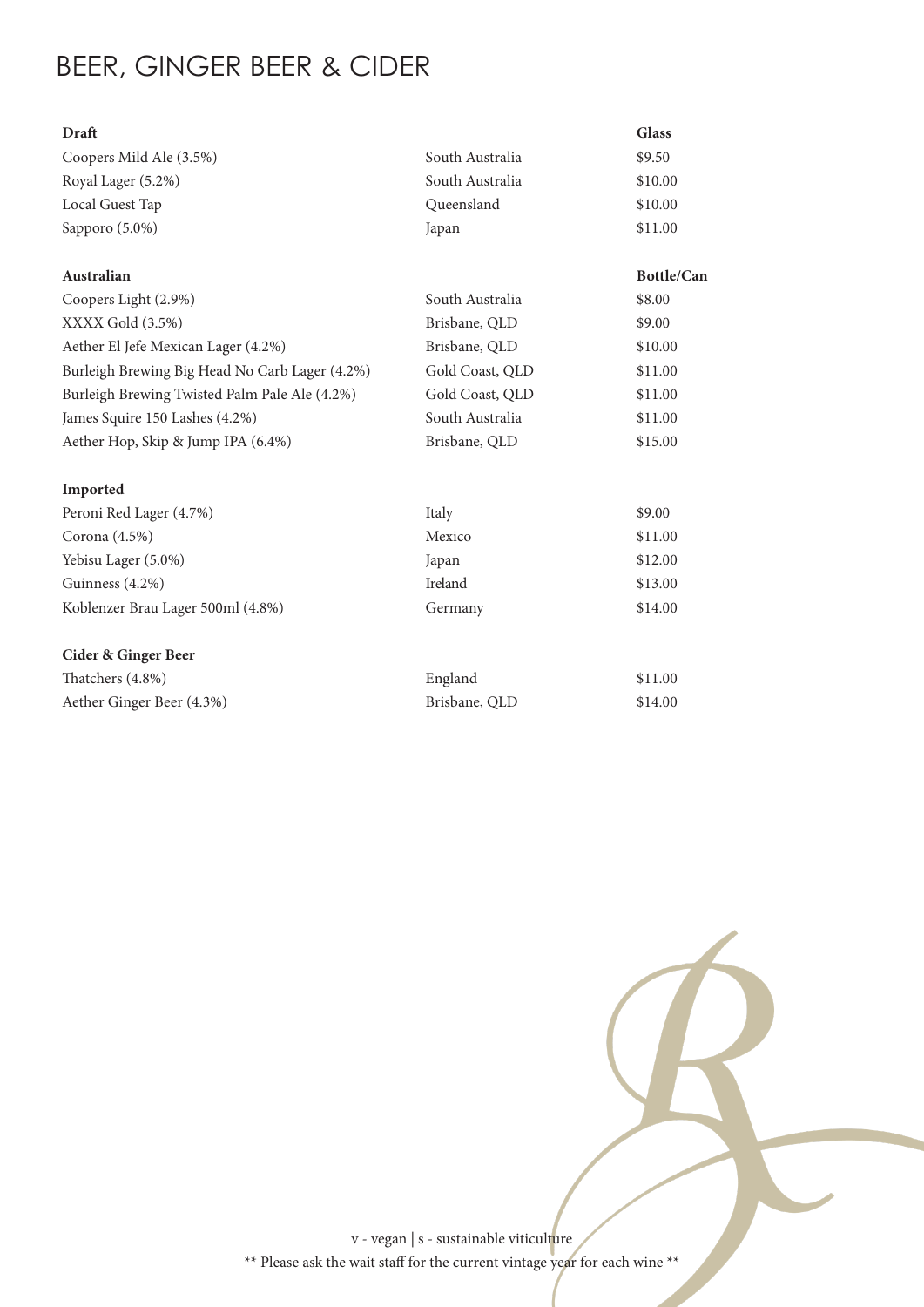# THE ROYAL SIGNATURE COCKTAILS

#### **Martini Magic**

*Bombay gin, Domain de Canton, b'Lure Butterfly Pea Extract, lemon juice*

#### **Jaffa Cornetto**

*Brisbane Distillery Marmalade vodka, Cremede Cacao, Baileys, cream*

#### **Rose & Vanilla Sour**

*Bombay gin, lemon juice, egg white, Dilmah Elixir of Ceylon Rose & Vanilla tea, Triple Sec, Grenadine*

## TRADITIONAL COCKTAILS

**Martini (Gin or vodka)** *Dry vermouth, vodka or gin, lemon twist or olive to garnish, also available dirty*

#### **Espresso Martini**

*Vodka, Kahlua, coffee and a dash of sugar syrup*

#### **Cosmopolitan**

*Vodka, Cointreau, cranberry juice and fresh lime garnished with orange peel*

#### **Old Fashioned**

*Bourbon whiskey or rye whiskey, Angostura bitters and sugar syrup served with orange peels and a maraschino cherry*

#### **Negroni**

*Sweet vermouth, Campari and gin served with an orange twist on ice*

#### **Mojito**

*White run, lime juice, sugar syrup, soda and mint*

#### **Toblerone**

*Frangelico, Kahlua, Baileys, cream and honey served in a cocktail glass coated in chocolate syrup and topped with shaved chocolate*

### THE ROYAL MOCKTAILS

#### **Bitter Sweet**

*Fresh lime, Angostura bitters, mint, pineapple juice, ginger beer*

#### **Tropic Fun**

*Passionfruit, lime, orange, pineapple, mango, Angostura bitters*

v - vegan | s - sustainable viticulture \*\* Please ask the wait staff for the current vintage year for each wine \*\*

### \$10.00

### \$20.00

\$20.00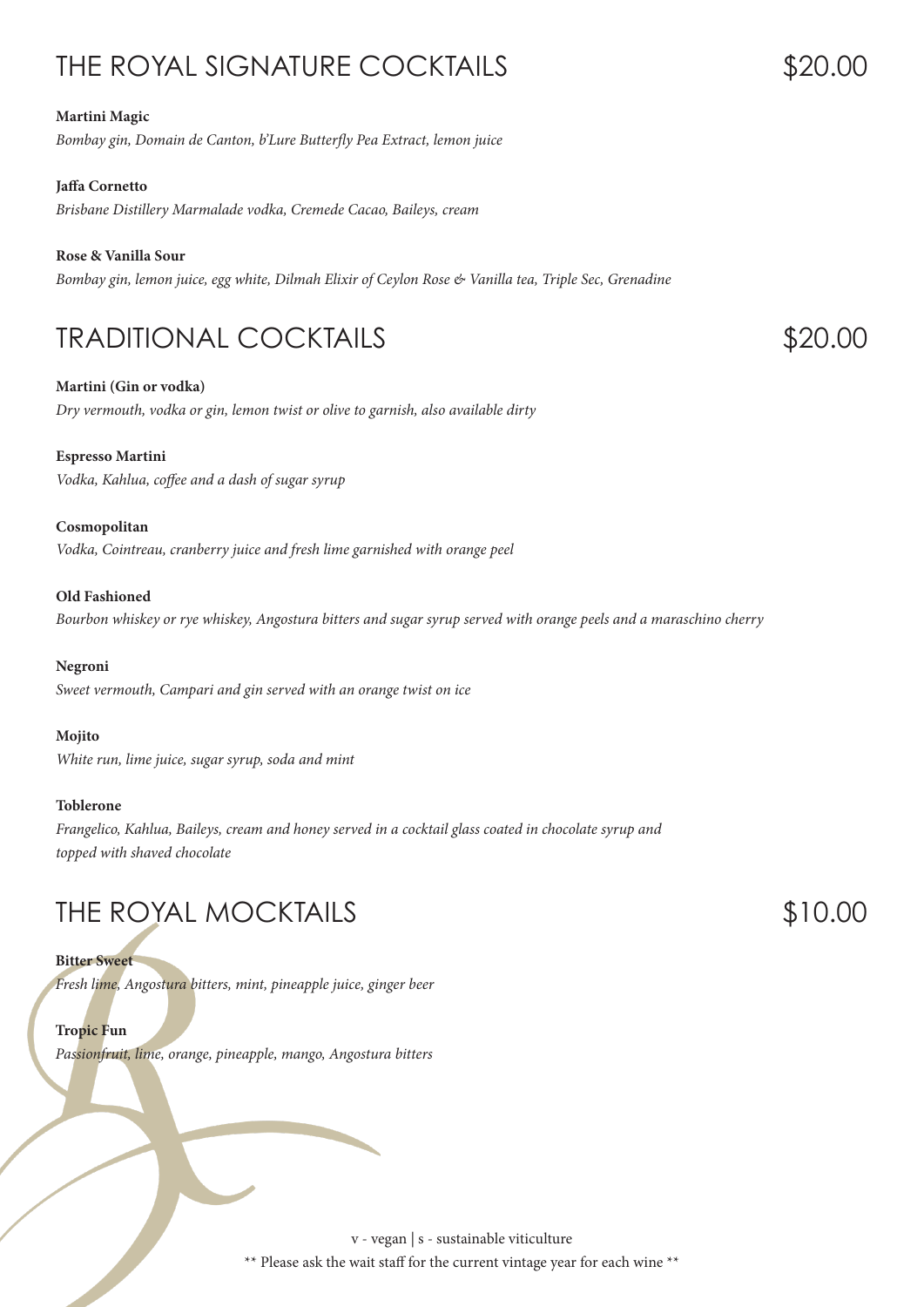## SPIRITS

| Vodka                                           |                | <b>Glass</b> |
|-------------------------------------------------|----------------|--------------|
| Absolut                                         | Sweden         | \$10.00      |
| Ketel One                                       | Netherlands    | \$10.00      |
| Ketel One Citrus                                | Netherlands    | \$10.00      |
| Australian Distillery Australian Vodka          | Adelaide, SA   | \$11.00      |
| Belvedere                                       | Poland         | \$12.00      |
| Grey Goose                                      | France         | \$14.00      |
| Gin                                             |                |              |
| Tanqueray                                       | England        | \$10.00      |
| <b>Bombay Sapphire</b>                          | England        | \$11.00      |
| Australian Distillery Brisbane Gin              | Brisbane, QLD  | \$12.00      |
| Brisbane Distillery Qld Dry                     | Brisbane, QLD  | \$14.00      |
| Australian Distillery Shiraz Gin                | Adelaide, SA   | \$15.00      |
| Hendricks                                       | Scotland       | \$15.00      |
| The Botanist                                    | Scotland       | \$15.00      |
| Rum                                             |                |              |
| Malibu                                          | Barbados       | \$9.00       |
| Pompero Blanco                                  | Venezuela      | \$10.00      |
| Bundaberg UP                                    | Bundaberg, QLD | \$10.00      |
| Bacardi                                         | Puerto Rico    | \$10.00      |
| Appleton Estate Signature                       | Jamaica        | \$10.00      |
| Brisbane Distillery Captain Moreton Spiced Rhum | Brisbane, QLD  | \$11.00      |
| Sailor Jerry's Spiced                           | Scotland       | \$12.00      |
| Pampero Especial                                | Venezuela      | \$12.00      |
| <b>Bundaberg Small Batch</b>                    | Bundaberg, QLD | \$12.00      |
| Ron Zacapa Centenario 23YO                      | Guatemala      | \$16.00      |
| Tequila                                         |                |              |
| Olmeca Gold                                     | Mexico         | \$10.00      |
| Don Julio Blanco                                | Mexico         | \$12.00      |
| Don Julio Reposado                              | Mexico         | \$14.00      |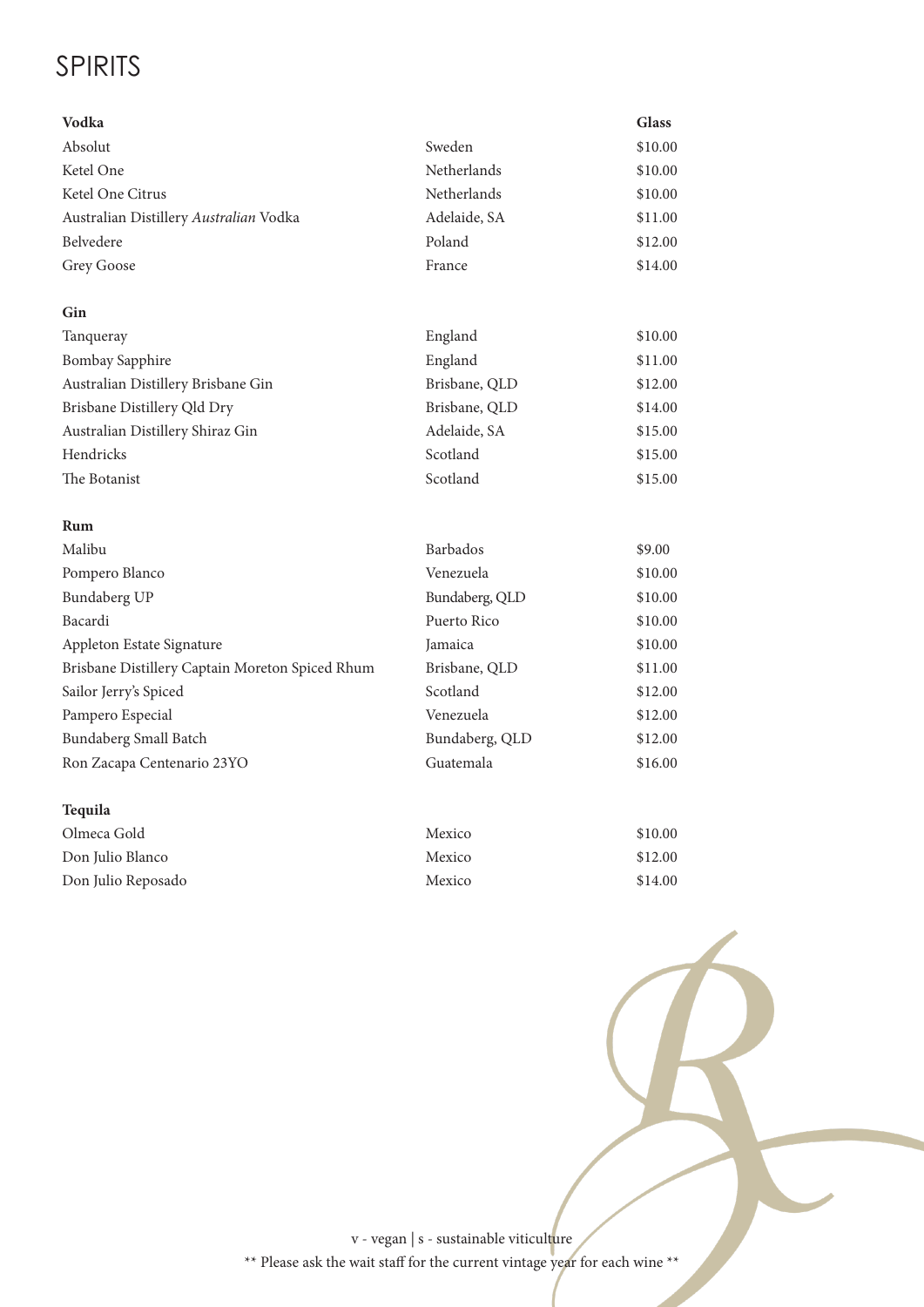# SPIRITS

| <b>Cognac and Brandy</b>              |                          | Glass (30ml) |
|---------------------------------------|--------------------------|--------------|
| Hardy's Black Bottle Brandy           | Renmark, SA              | \$9.50       |
| Hennessy VSOP                         | Cognac, France           | \$16.00      |
| Hennessy XO                           | Cognac, France           | \$26.00      |
|                                       |                          |              |
| <b>Single Malt Whisky</b>             |                          |              |
| Glenfiddich 12YO                      | Speyside, Scotland       | \$12.00      |
| Dalwhinnie 15YO                       | Highlands, Scotland      | \$16.00      |
| Cragganmore 12YO                      | Speyside, Scotland       | \$16.00      |
| Talisker 10YO                         | Skye, Scotland           | \$16.00      |
| Glenkinchie 12YO                      | Lowlands, Scotland       | \$16.00      |
| Caol Ila 12YO                         | Islay, Scotland          | \$18.00      |
| Oban 14YO                             | West Highlands, Scotland | \$18.00      |
| Lagavulin 16YO                        | Islay, Scotland          | \$19.00      |
|                                       |                          |              |
| <b>Blended Whisky</b>                 |                          |              |
| Johnnie Walker Black Label            | Kilmarnock, Scotland     | \$10.00      |
| Chivas Regal                          | Keith, Scotland          | \$10.00      |
| Johnnie Walker Blue Label             | Kilmarnock, Scotland     | \$26.00      |
| American and Irish Whiskey            |                          |              |
| Jim Beam White Label                  | Kentucky, USA            | \$10.00      |
| Canadian Club                         | Ontario, Canada          | \$10.00      |
| Jack Daniel's Old No.7                | Tennessee, USA           | \$10.00      |
| Jameson                               | Dublin, Ireland          | \$10.00      |
| Maker's Mark                          | Kentucky, USA            | \$10.00      |
| Southern Comfort New Orleans Original | Louisiana, USA           | \$10.00      |
| <b>Woodford Reserve</b>               | Kentucky, USA            | \$12.00      |
| <b>Bulleit Rye</b>                    | Kentucky, USA            | \$12.00      |
| Gentlemen Jack                        | Tennessee, USA           | \$14.00      |
| Basil Hayden                          | Kentucky, USA            | \$15.00      |
|                                       |                          |              |

v - vegan | s - sustainable viticulture  $^{\ast\ast}$  Please ask the wait staff for the current vintage year for each wine  $^{\ast\ast}$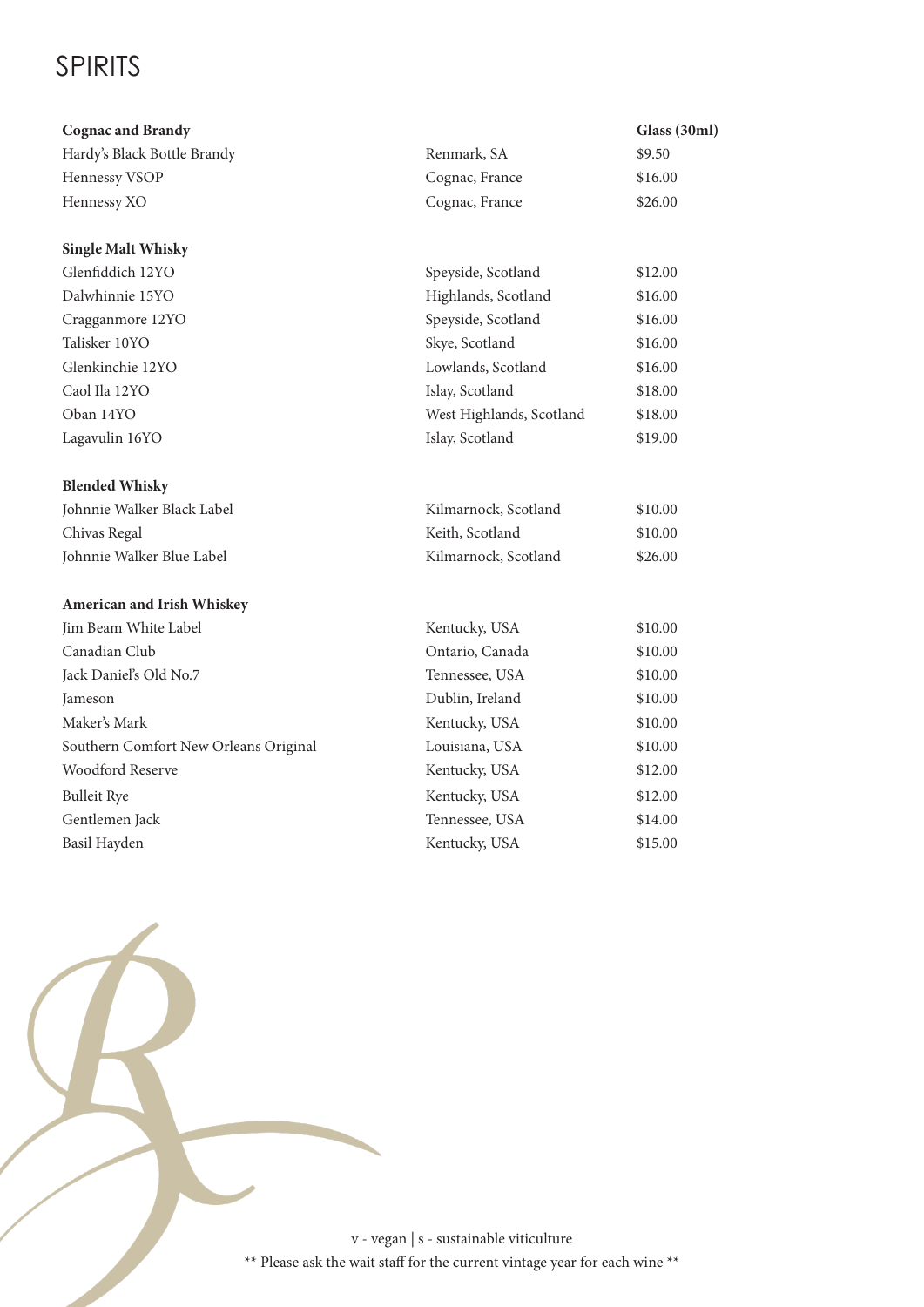# APÉRITIF & DIGESTIF

|                          |         | Glass (30ml) |
|--------------------------|---------|--------------|
| Campari                  | Italy   | \$9.50       |
| Chartreuse Yellow 40%ABV | France  | \$9.50       |
| Chartreuse Green 55% ABV | France  | \$9.50       |
| Dom Benedictine          | France  | \$9.50       |
| Opal Nera Sambuca        | Italy   | \$9.50       |
| Opal Bianca              | Italy   | \$9.50       |
| Pernod                   | France  | \$9.50       |
| Pimms No.1 Cup           | England | \$9.50       |
| Aperol                   | Italy   | \$9.50       |
| Villa Massa Limoncello   | Italy   | \$9.50       |

### LIQUEURS

|                      |          | Glass (30ml) |
|----------------------|----------|--------------|
| Frangelico           | Italy    | \$9.50       |
| Amaretto             | Italy    | \$9.50       |
| Kahlua               | Mexico   | \$9.50       |
| Midori               | Mexico   | \$9.50       |
| Tia Maria            | Jamaica  | \$9.50       |
| Fiorente Elderflower | Italy    | \$9.50       |
| Baileys Irish Cream  | Ireland  | \$9.50       |
| Drambuie             | Scotland | \$9.50       |
| Cointreau            | France   | \$10.00      |
| Chambord             | France   | \$10.00      |
| Grand Marnier        | France   | \$12.00      |

## FORTIFIED WINE

Mc William's 10YO **Hanwood, NSW** \$13.00 Saltram Mr Pickwicks Particular Barossa Valley, SA \$13.00 Galway Pipe 12YO Barossa Valley, SA \$13.00 Penfolds Grandfather 20YO Barossa Valley, SA \$18.00

**Glass (30ml)**